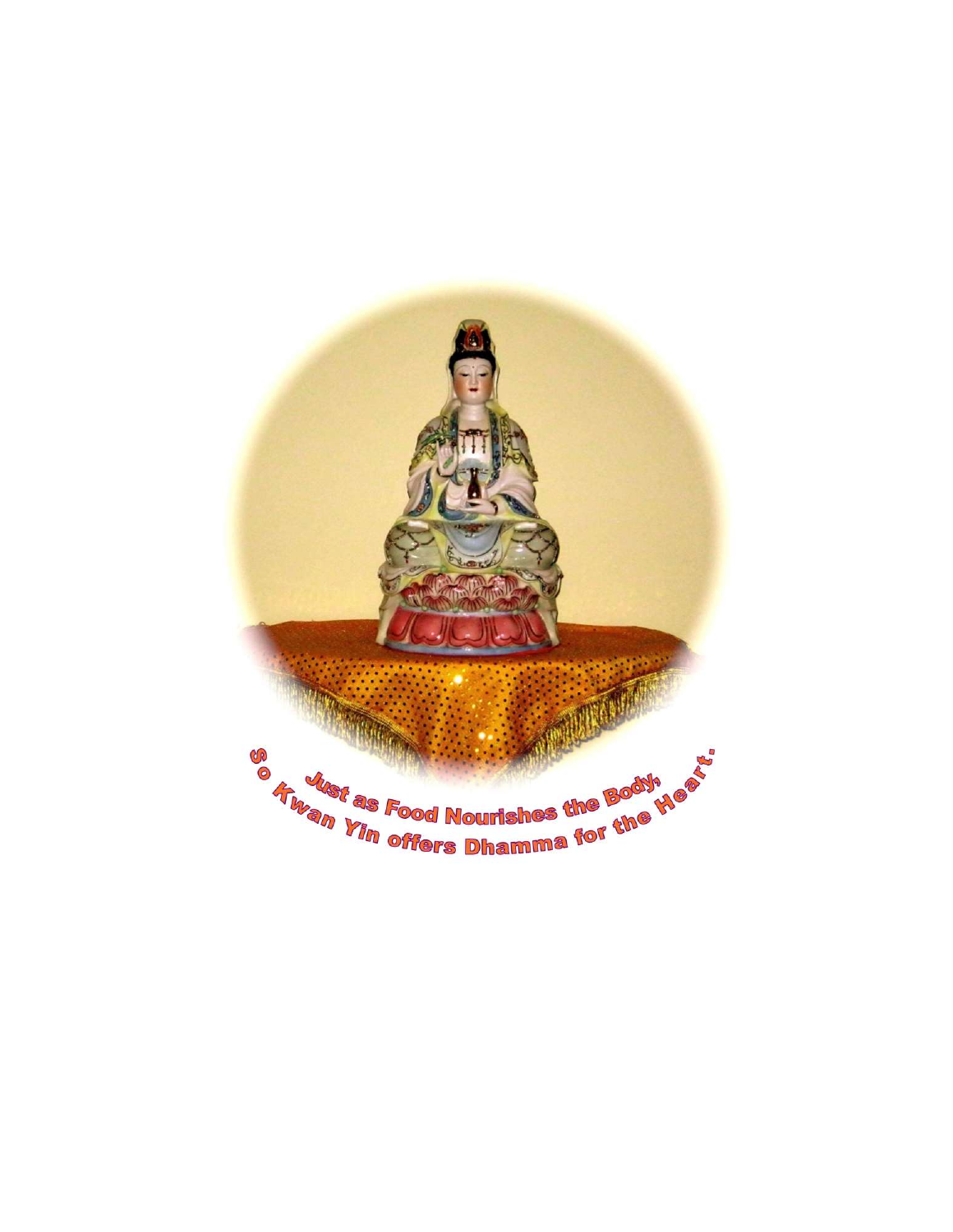# Satipanya Recipes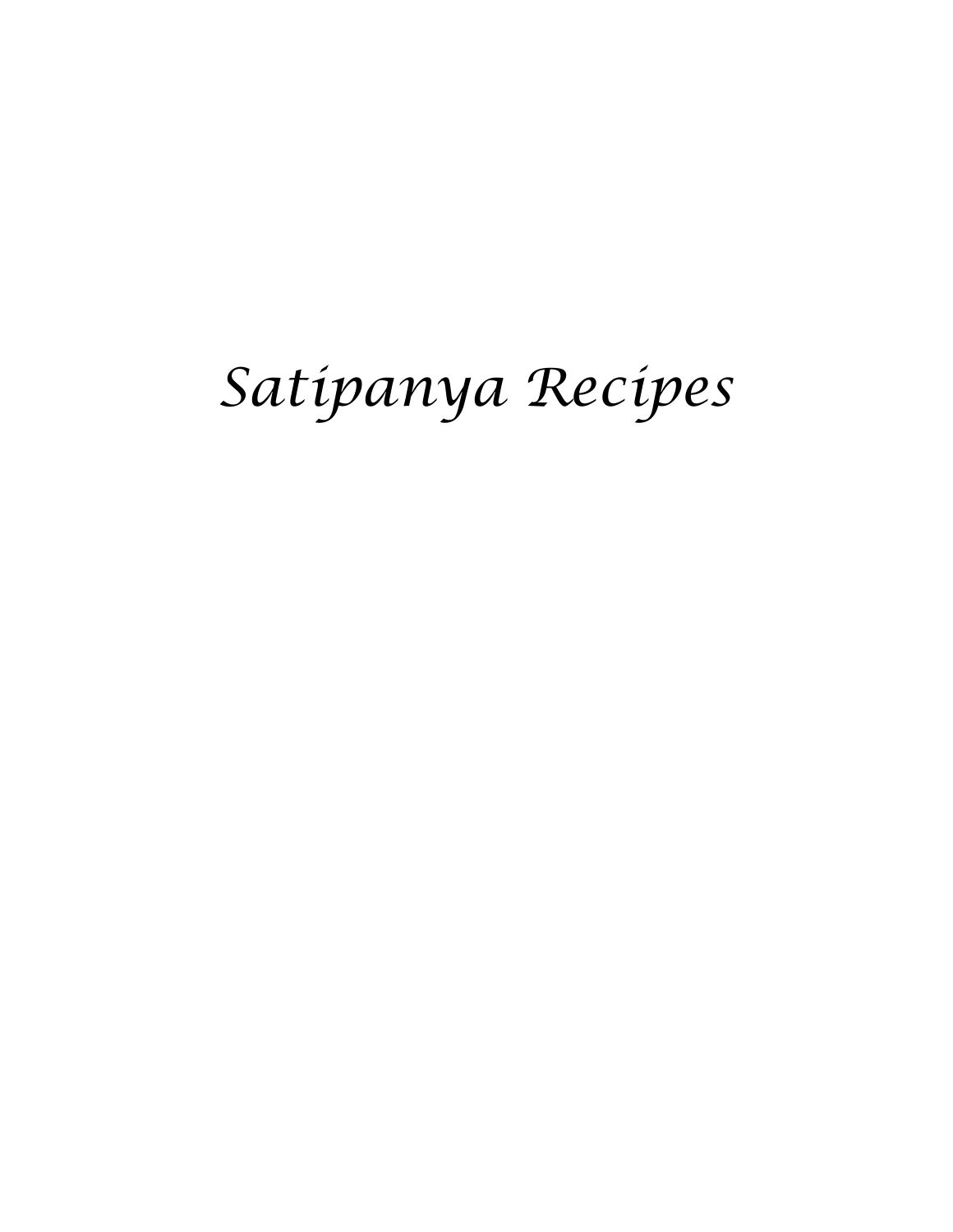# First Evening Supper

# First things first: Wash hands and put on apron!

Menu: Soup, bread, oat-cakes, rice cakes, crackers, peanut butter, jam, cake, fruit. If there are salad leftovers its fine to serve these too.

#### Soup making tips

 For seasoning, don't use anything too spicy (pepper or curry powder) as 3 of the other meals are spicy If making soup just from left-overs, use one heaped large ladle-full per person (about 200g), before adding a little water. Best to be cautious at the outset with the water – it can always be added later on.

Using fresh veg, about 200g raw veg per person; adding about 40g lentils per person adds protein & flavour.

NB Don't put pasta or rice into soup! (They keep expanding and absorbing liquid). Quinoa and buckwheat are OK.

Bread: Take internal container out of *The Bread Machine* – it needs to be twisted anticlockwise slightly. Check correct paddle is already in situ (flat paddle). Take plastic cup of tools out of container. Do not switch on at wall until ready to cook.

Fill container as follows and in order: 2 tablespoons olive oil. 400ml water. 1 ½ teaspoons salt. 2 teaspoons demerara sugar. 600g strong wholemeal flour (add gently so that it floats on top of water) 1 teaspoon dried yeast – sprinkle evenly over the top.

Return container to machine, twisting clockwise slightly to lock in place. If you try to lift the container it should stay put. Menu 1 should be showing, if not keep pressing menu button till menu 1 shows.

Press timer. This will show as 4 hrs. If you want to delay the start of cooking, keep pressing timer till correct time shows e.g if the loaf should be ready 8 hours from now, increase time to 8 hours. Press 'Start' to start baking.

Machine gives series of bleeps when baking complete. Open lid, to remove container - take care, container will be hot!!! Twist container slightly anticlockwise then lift. Turn container upside down on wire rack. Twist the tap affixed to the outside at the bottom (don't burn your fingers!) and this should dislodge the loaf. If it doesn't come, then use the green spatula to gently ease it out. Let it cool on rack for an hour. Once cooled, gently fish out the paddle which is usually buried within the cooked loaf. Don't use a sharp implement. This will scratch the surface.

Serve bread and crackers, oat cakes etc with margarine, peanut butter and jam.

Cake – one thick slice per person, serve with yoghurt.

Fruit – Bowl with apples, oranges and bananas. Apples must be washed before going into bowl.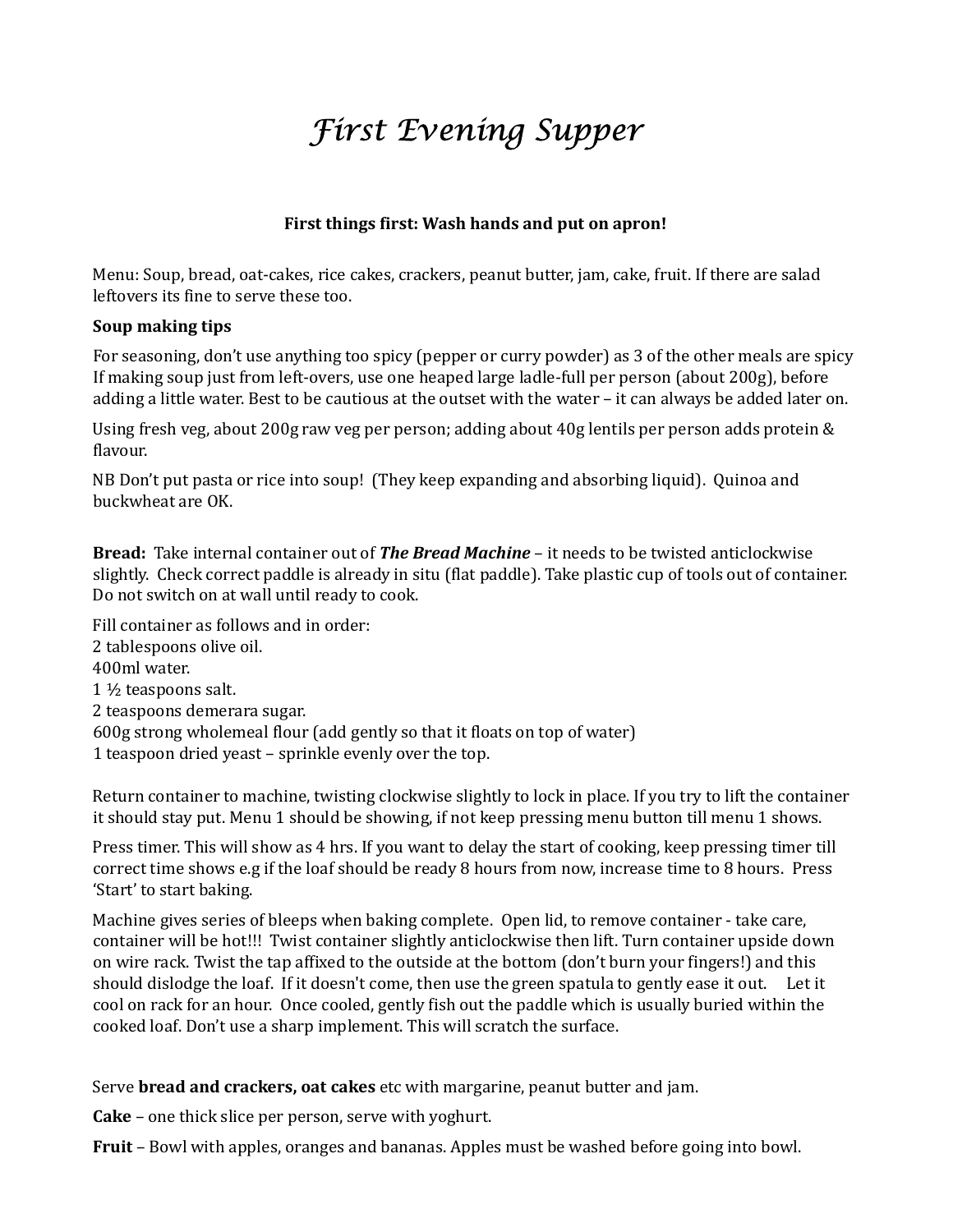# Everyday Breakfast

#### First things first: Wash hands and put on apron!

It is necessary to ask who wants porridge and/or toast. N.B. we don't use serviettes or kitchen paper as serviettes.

#### Porridge: PRESSURE COOKER

#### Measures for 5 people:

(1 cup = 240ml)

 2 cups oats 800 ml water (average) A small half teaspoon of salt (optional)

#### Method

Evening before, pour boiling water into container with porridge Bring multi-cooker into the dining room. At 6 am, switch on cooker to KEEP WARM setting. At 6.50 am, CANCEL cooker. Stir and if too thick add boiling water. It should be a little soupy. and then set on PORRIDGE. This will bring it to a boil. Stay there in case it boils over - 5 mins. Then CANCEL and put on KEEP WARM setting.

#### Toast:

Only one piece of toast per person. Put the toaster on for the right amount of toast – 2 or 4 or 6 slices. Turn dial to 1 min 45 seconds. Second use at 1min 30 sec. The toaster gets hotter!

#### Diagram:

Refer to diagram for other breakfast ingredients and layout.

#### NB Leaving Day Breakfast

#### No porridge!!!

Baked beans and two toast!

You need to ask who wants baked beans. Some don't! One small tin for three people. One large tin for 4 to 6. Two large tins 7 plus

Beans: put in rice cooker at 06.00 and follow instructions of porridge (but don't add hot water!)

Serve with mustard and Tabasco Sauce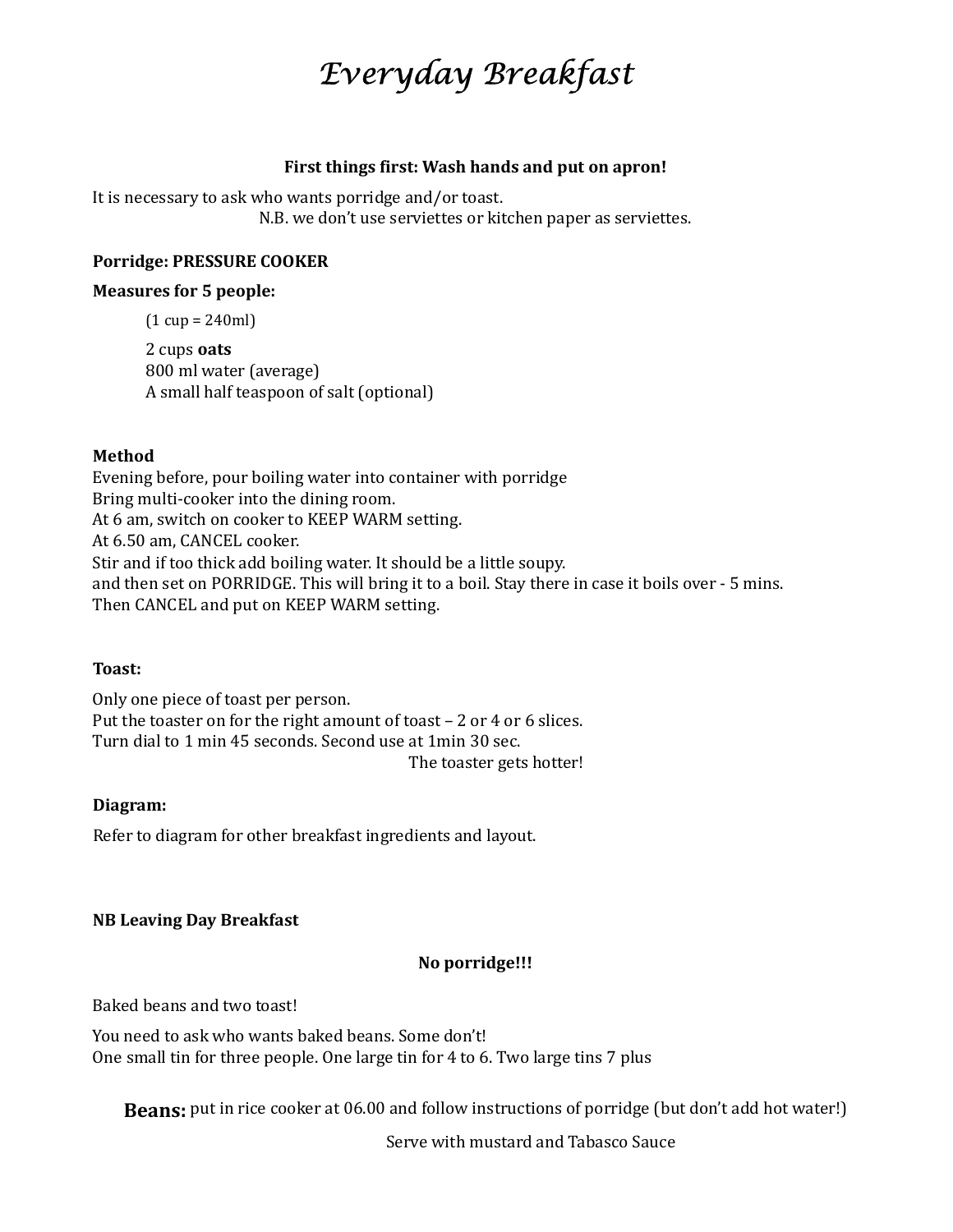# 1. Pepper Risotto served with cabbage and a hummus dip

#### First things first: Wash hands and put on apron!

# Take frozen veg medley out of freezer (1/2 bag for 5 people) the evening before to defrost.

Set out the Meal Reflections, the salt and pepper pots and all the food that can be set out first, before you start cooking.

#### Ingredients – for five people

when we have a full group there are 13 people so times 3 all amounts

#### **Risotto**

Arborio rice – 1 cup Crunchy Veg Medley quarter bag, about 200g – defrosted. onion – 1 large, chopped chunky garlic - 5 cloves, crushed with garlic crusher Button mushrooms – 150g, wipe clean. celery - 3 sticks, cut into 1cm strips one pepper diced Bertolli beans - 800g. (1 large tin), drained. bouillon 3 teaspoons dried parsley 1 tablespoon fennel seeds 1 teaspoon (use fresh fennel from herb garden when available) Engevita 2 tablespoons

Cabbage green cabbage – 1/2 green cabbage, shredded into 1cm strips & steamed.

# Method:

# Using the Induction Hob:

NB easy to burn the food so must be stirred regularly – especially any setting above 2. It's also better to use the wooden spatulas rather than plastic.

# Risotto

10.00 (or earlier if wished) Fry the onions until soft in olive oil. Add garlic and fennel seeds and continue cooking till their aromas are released. Add mushrooms, stirring gently, for approx. 5 mins. Add celery, peppers and parsley and continue cooking for another 5 mins. Make 1 cup stock from 1 teaspoon bouillon plus 1 cup boiling water. Add stock and rice, simmer for a minute, stirring, then cover with a lid and set aside at heat setting 1 to keep hot. Rice will gradually soften and expand.

11.30 Make a further 2 cups stock by stirring 2 cups boiled water into 2 teaspoon bouillon. Add stock to risotto, bring mixture back to boil then simmer for 10min, stirring frequently. 11.45 Add defrosted veg medley continuing to stir and simmer risotto for five mins as veg heats through and cooks. Add drained berlotti beans, simmer till beans are heated through.

Stir in two tablespoons of Engivita nutritional yeast, - may need extra boiled water to get a thick creamy consistency.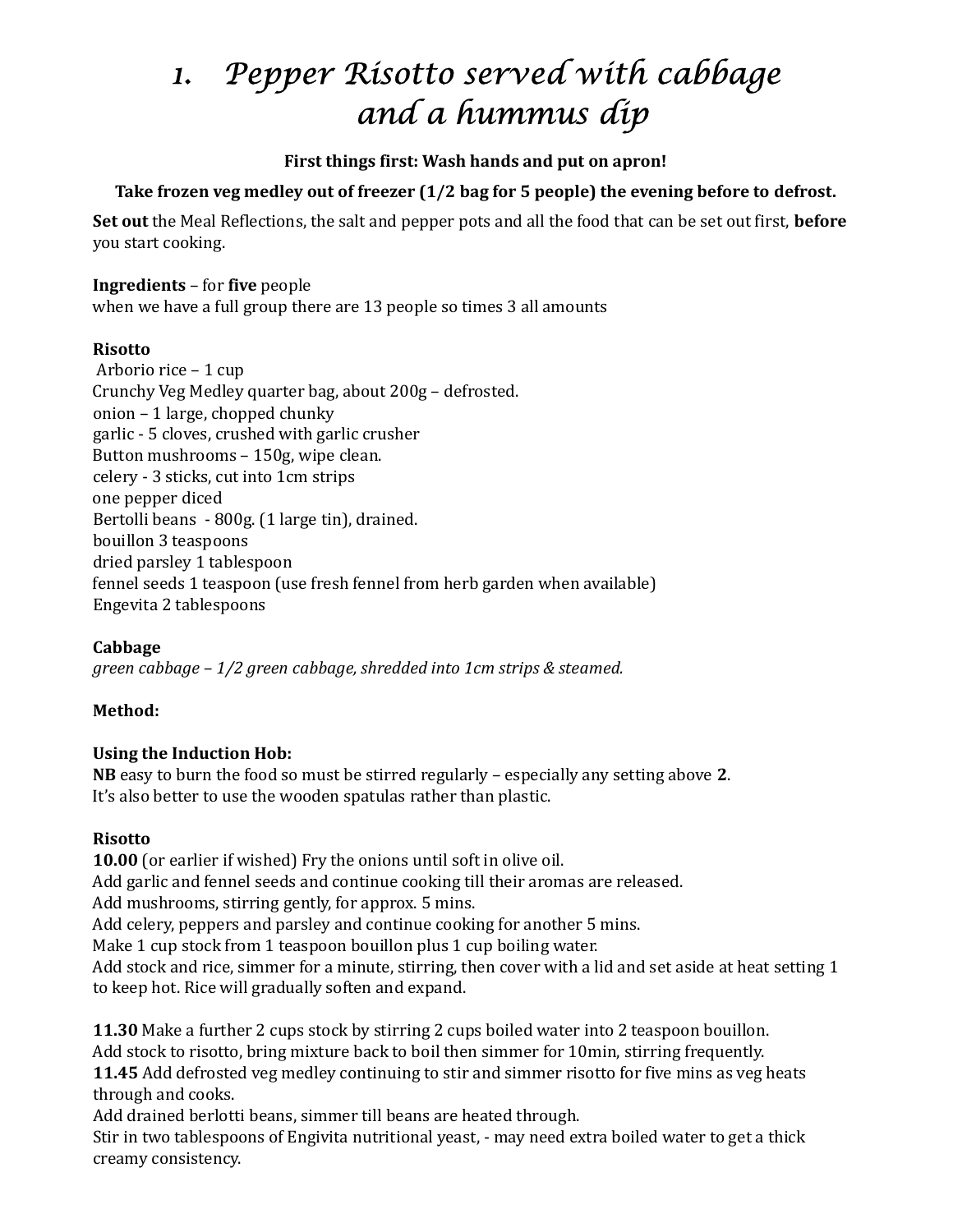Transfer to hot plate for serving.

NB Put out extra Engivita for people to add to taste.

#### Cabbage

11.40 Steam the shredded cabbage for 5-10 minutes Stir the cabbage after 3 mins to ensure even cooking. Check to see it has softened. Continue cooking only if necessary.

Transfer to hot plate for serving.

Raw Veg & hummus dip (This should have been prepared set out on the servery during the morning work period.)

 \*carrot sticks, 2 each \*cucumber sticks, 2 each \*celery sticks, 2 each

all items about 10cm/4ins in length & served in separate bowls

alongside these bowls, offer 1 pot of 300g hummus served on a side plate with teaspoon

#### NB Because this is a rice dish, any leftovers need to be binned in the caddy for recycling.

#### Dessert:

Cake: Generous slices of Vegan Cake (choose a different flavour to the last one). Serve with yoghurt and put out desert dishes. Fruit Bowl: rinse apples (this should be prepared at work period)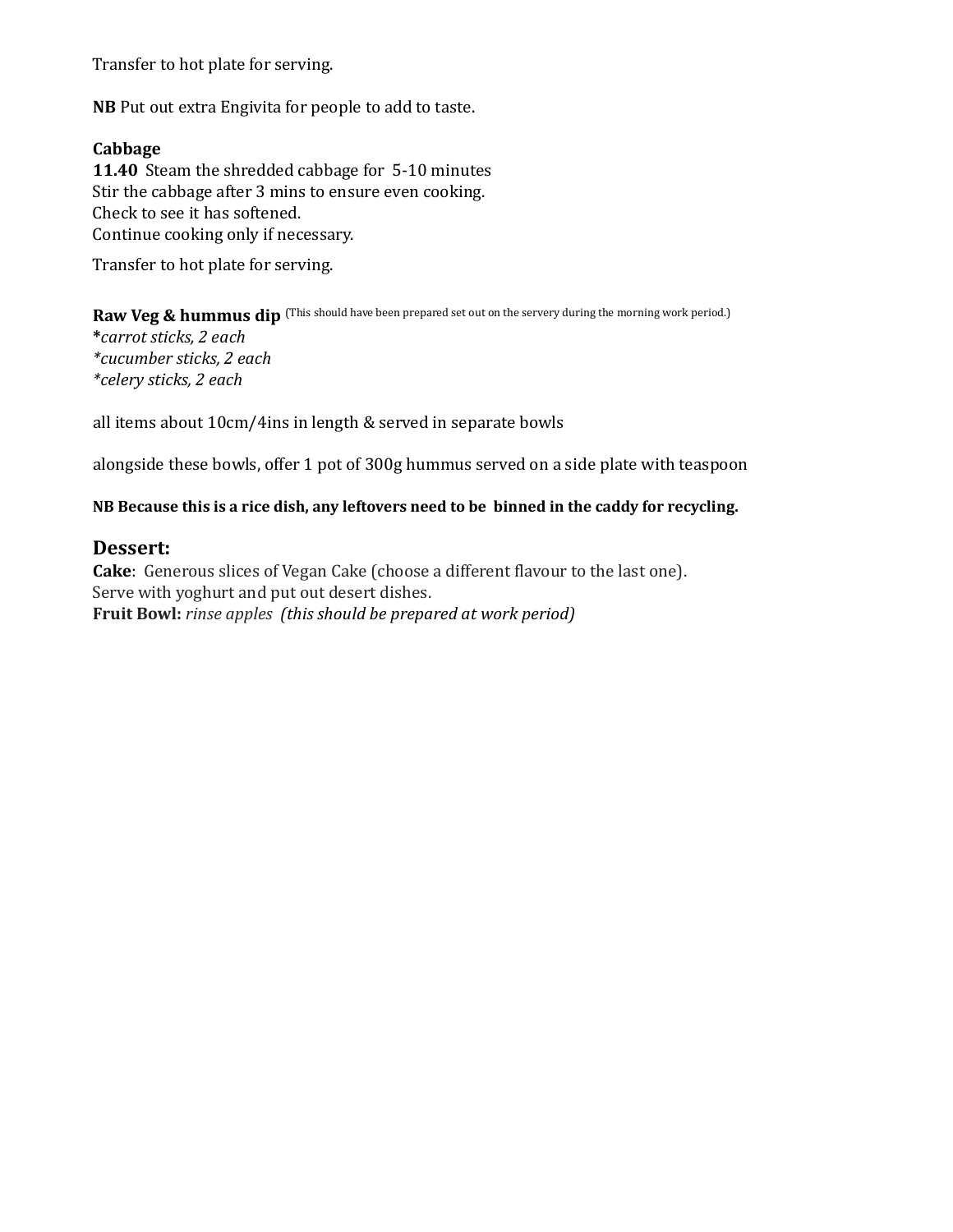# 2. TVP Pasta with broccoli & salad.

# First things first: Wash hands and put on apron!

Set out the Meal Reflections, the salt and pepper pots and all the food that can be set out first, before you start cooking.

# Ingredients – for five people (\*Prep in italics)

when we have a full group there are 13 people so times 3 all amounts Sauce \*onion - 1 large chopped small \*garlic - 5 cloves crushed with garlic crusher olive oil dried basil – 2 heaped teaspoons dried oregano – 2 heaped teaspoons tomatoes - 800g tinned chopped tomatoes tomato puree – 200g (1 tube) sugar – 1 level teaspoon ground black pepper – ½ teaspoon lemon, ¼ of a fresh lemon \*TVP one cup dried (tvp expands substantially when rehydrated) Frozen Peas approx. 150g Salad: \*Lettuce (equiv of a large leaf per person). Tear large leaves into smaller pieces.

\*Tomatoes, 2 quarters each, and serve in a separate small bowl

\*Cucumber: Use about ¼ of the cucumber. Cut into sticks – two per person.

\*Celery: Similar length celery sticks, also two per person.

#### Pasta

300g for 5 people

11.30 Put large pan of water on to boil (it may take 10mins) and add pasta when boiling. Boil for time recommended on package (usually 10 – 15 mins) with one level teaspoon salt Drain & shake when pasta is cooked to taste

Stir in a little olive oil and transfer to hot plate to serve.

# Broccoli

11.40 \*broken into florets & steamed separately, retaining slight crunchiness. Try testing them after 5 mins.

# Method

# TVP

At work period - rehydrate the TVP at a ratio of 1½ units of liquid to 1 unit of TVP. The TVP will absorb the flavour of whatever you rehydrate it with. For this reason, boiled water alone is not ideal, but rather use 1½ cups of boiled water mixed with 1 tablespoon soy sauce, ½ teaspoon salt, 1 tablespoon lemon juice.

# Sauce

11.00 Fry the onion in olive oil, on low heat and covered. Once their juices are releasing, add the garlic. Continue cooking until onions begin to soften. Add ground black pepper and stir frequently until onions are soft. Add chopped tomatoes & tomato puree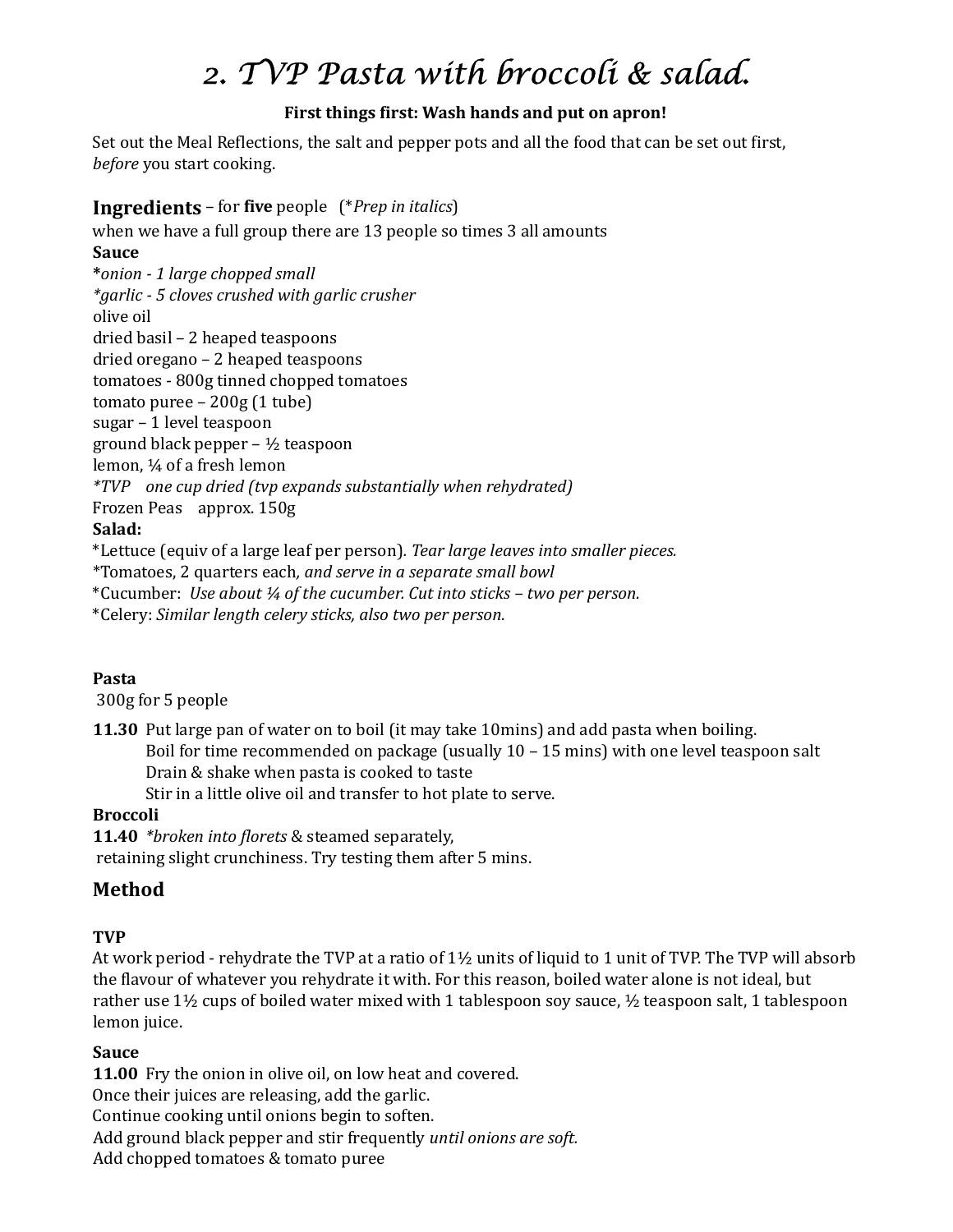Stir in basil & oregano Simmer for a few minutes Add the soaked & seasoned TVP to the sauce, and simmer for 20 mins, stirring from time to time Add ¼ squeezed lemon, sugar & any more seasoning if required Add peas to the mix & simmer for a further 10 min

**Servery** Place on servery: pasta – sauce – broccoli - salads

Salad lettuce, tomato and cucumber, celery, each served in a separate bowl. (This should have be prepared and set out on the servery during the morning work period.) Put out olive oil & balsamic vinegar alongside

Dessert: Banana Custard \*Bananas

Half a litre of custard for 5. (You should need no more than 1 litre even for a large group).

2 tablespoons custard (35g) with 1-2 tablespoons sugar in large glass bowl. Take special care to form a gooey paste by adding small amounts of soya milk to the sugar and custard powder. Cook in microwave on full power (6 mins for ½ litre), stopping and stirring after 3 minutes and making sure it does not boil over. If making 1 litre custard this may require about 9 minutes. If still thin, microwave for another few minutes, but stopping and stirring after each minute, to prevent it boiling over.

Once cooked, add 3 sliced bananas.

It can be reheated later in the microwave.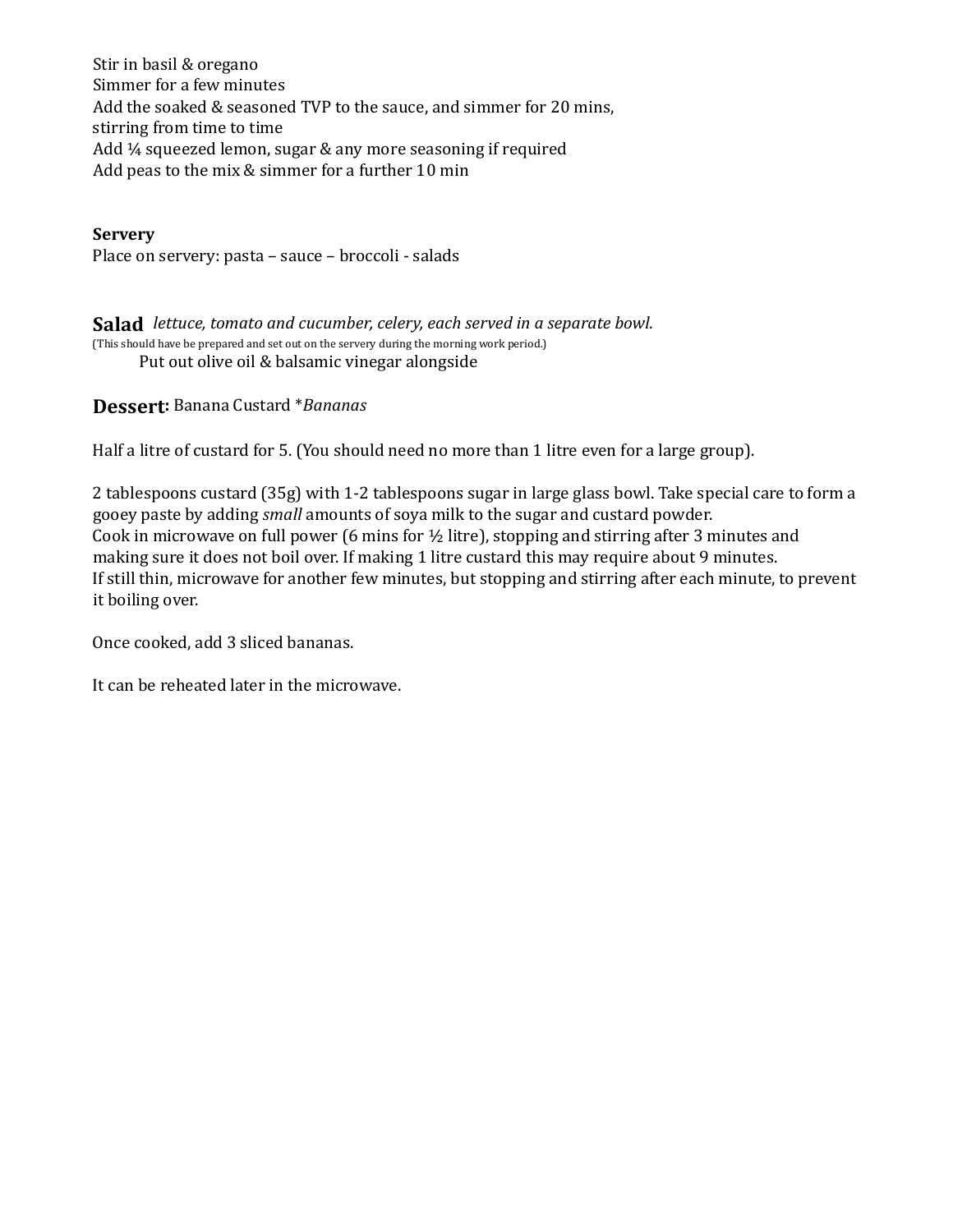# 3. Butter Beans & Cauliflower in white sauce, baked potatoes & carrots

### First things first: Wash hands and put on apron!

#### During the Work Period

Set out the Meal Reflections, the salt, pepper pots, serving utensils and the dessert first, before you start cooking.

Ingredients – for five people (\*Prep in italics) when we have a full group there are 13 people so times 3 all amounts

#### Sauce

 \*onions – 1 large, chopped small \*garlic – 4 cloves, cut finely soya milk – 500ml bouillon – 4 heaped teaspoons (don't need this if using Bisto White sauce). cornflour or Bisto White Sauce mix.– 4 level tablespoons. olive oil – lots (enough to soak up flour) Butter beans 1 large tin 800g, drained \*Cauliflower  $\frac{1}{2}$  large or 1 medium, broken into small florets \*Carrots 3 (about  $\frac{1}{2}$  a carrot per person and one extra) scrub & cut into chunky 1 cm rings

# Baked Potato: 4 potatoes, cut into 5 halves & 6 quarters (1 half and 1 quarter pp + 1 for luck!)

# Method

# Cauliflower

10.40 Steam the cauliflower florets till al dente (doesn't take long perhaps 5 – 7 mins steaming). Remember cauliflower will soften further when added to sauce so don't overcook at this stage.

10.45 Potatoes Heat the oven to 200C fan. Take about 10 min. Bell rings.

Rub a little oil over each potato and put on the top shelf of the oven. Bake for 20 mins, then turn down the oven to 170C fan and bake for 45 mins-1 hr more until the skin is crisp and the inside soft.

11.00 White Sauce: You may have your own preferred way but for novice cooks, here are easy methods.

If using Cornflour: Mix cornflour with a little soya milk in a bowl. Heat the rest of the milk in a saucepan that has a handle for pouring. When hot, pour about  $\frac{1}{4}$  of the milk into cornflour mix, stirring continuously. When amalgamated, pour cornflour mix back into saucepan to combine with the rest of the hot milk, and bring to a simmer, stirring continuously. Mix the bouillon with a little hot water and add to white sauce. If sauce is lumpy, you can use the blender to smoothen it.

If using Bistro White Sauce: Heat milk first then add this to the white sauce mix. Stir till it thickens. (Does not need bouillon as the Bisto mix is already flavoured.)

Set aside at low temp to keep warm while preparing onions.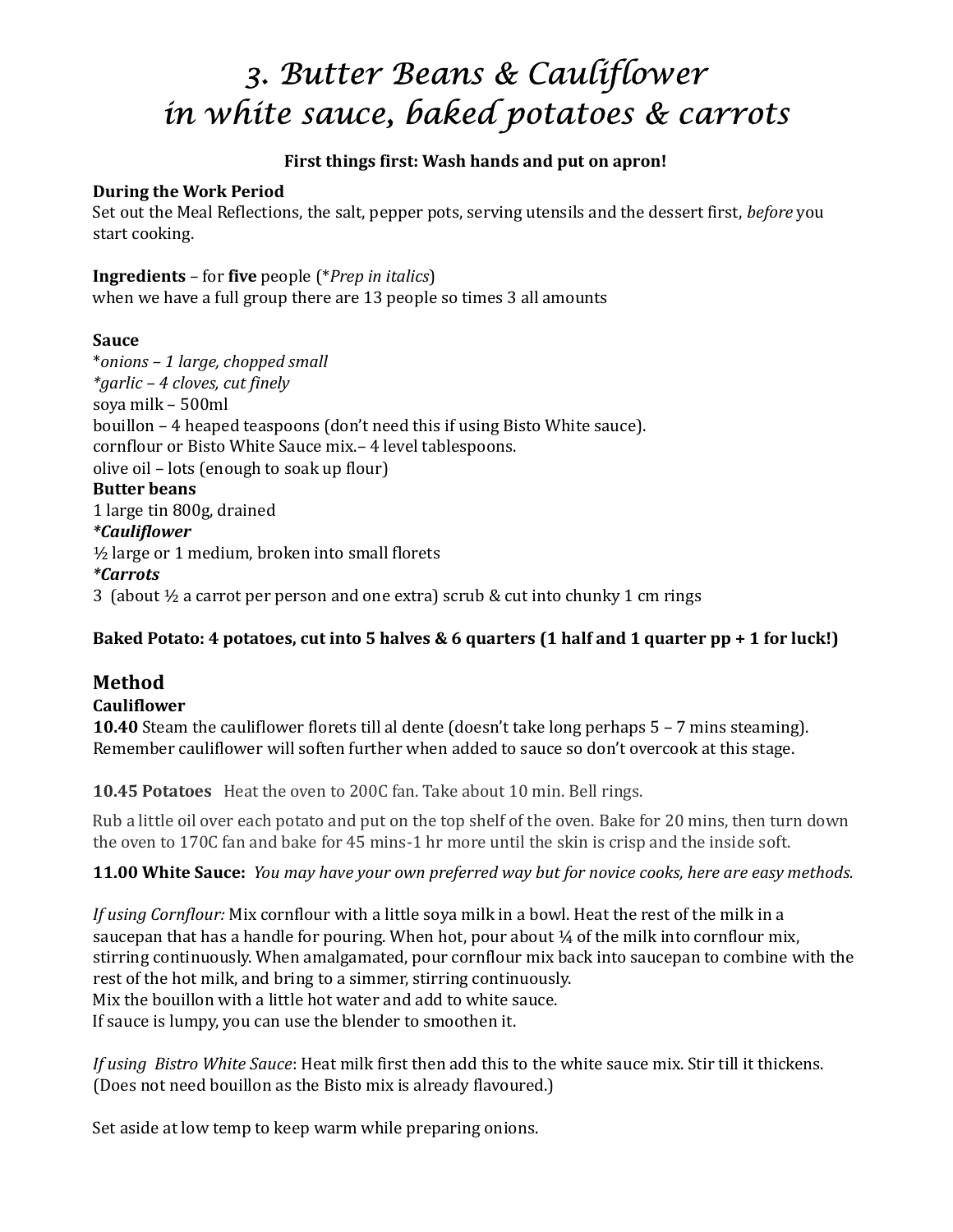11.15 Fry onions in plenty of olive oil on a medium heat until well softened

Add garlic once onions are beginning to release their juices –

this prevents browning of garlic.

 Once onions are soft, stir in the white sauce, adding hot water as needed until the consistency of white sauce is reached.

Add steamed cauliflower, and simmer sauce until the floury taste is absent, stirring from time to time.

Add butterbeans, and simmer, stirring from time to time to prevent sticking.

If it is too watery, mix a little cornflour / white sauce mix into a creamy paste and stir in. Transfer to hot-plate to serve.

# **Carrots**

11.30 Steam, retaining some crunchiness (perhaps about 10 min or so.) Serve separately. Leave in the pans. The boiled water will keep them warm.

Any leftover to be frozen and added to the soup on Saturday.

# Dessert:

Cake: Generous slices of Vegan Cake (choose a different flavour to the last one). Serve with yoghurt and put out desert dishes. Fruit Bowl: rinse apples (this should be prepared at work period)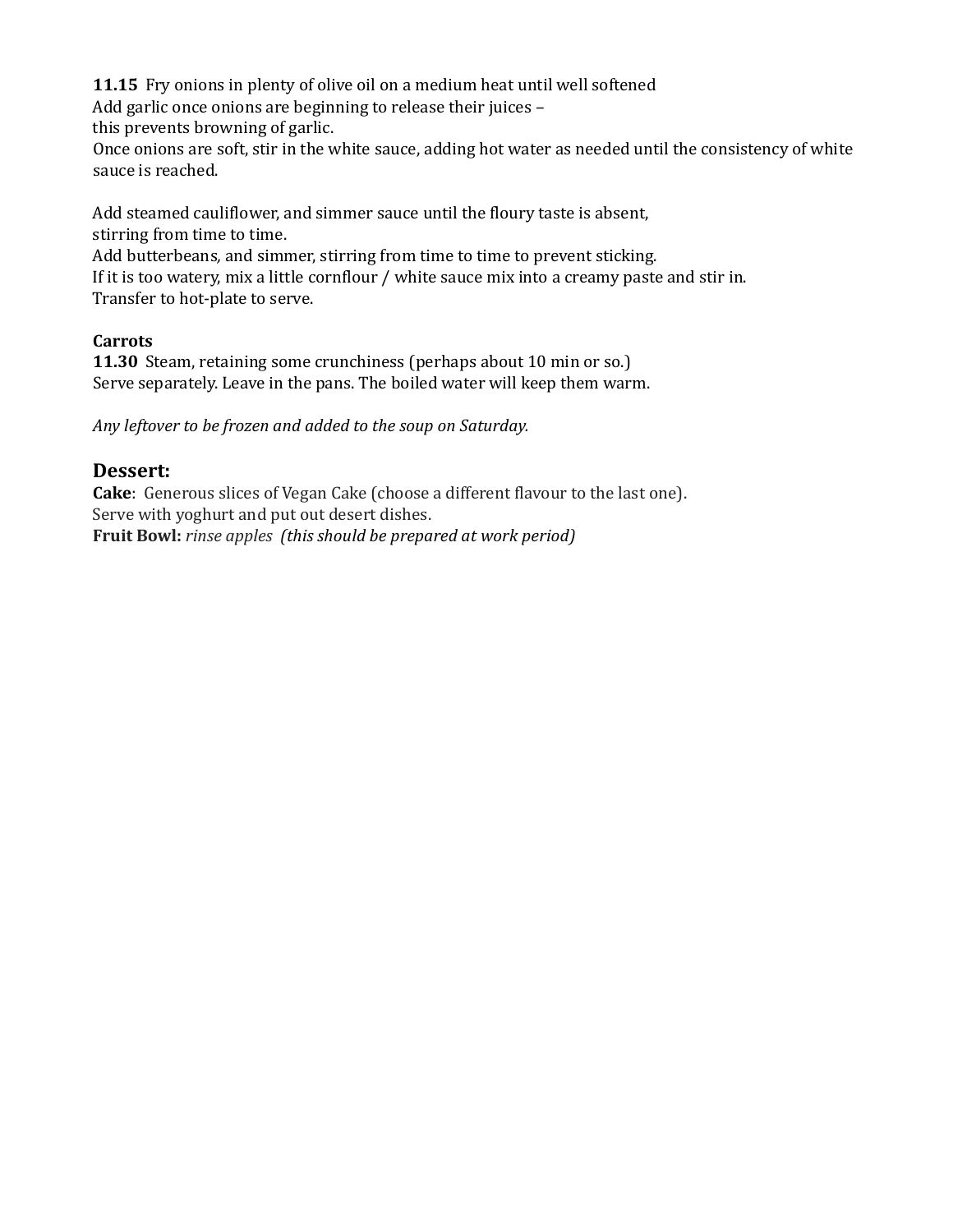# 4. Stir Fry and Buckwheat

# First things first: Wash hands and put on apron!

Set out the Meal Reflections, the salt and pepper pots and all the food that can be set out first, before you start cooking.

# Ingredients – for five people

when we have a full group there are 13 people so times 3 all amounts

# Main dish

 Tofu – 1 packet 400g (may be in freezer). Cut into cubes approx 2cm x 2cm. Maranade in soy sauce and Teryaki sauce (see quantities below).

\*Onion  $-1$  large, cut in half, then cut in slices, then cut slices into thumb-lengths (about 4cm). \*Garlic – 8 cloves, chopped

\*Ginger – about 50g raw, about 30g peeled. Chop finely

\*Peppers – 1 red, 1 yellow, Slice lengthwise then cut slices into thumb-lengths .

\*Mushrooms – 250g, remove stalks and slice lengthways. Cut head into slices.

 $*$  Courgette – 1 (about 200g) cut into thumb-lengths, then cut each piece lengthwise into sticks. \* Cherry tomatoes – 200g, remove stalks but keep whole (unless too large for bite-size in which case cut in half)

Soy Sauce, 1-2 tablespoon

Teryaki Sauce, 1-2 tablespoons.

Chinese 5 spice, 1-2 teaspoon (Cajun seasoning may be substituted if no 5-spice in cupboard) Peanuts / cashew nuts, heaped teaspoon-full per person.

# Side Dishes

Buckwheat 1 cup uncooked buckwheat;, 200g (buckwheat is gluten free) Green Beans 200g, top and tail, cut into thumb lengths. Lemon  $-1$  - 2 teaspoonful juice. Olive Oil – drizzle

# Method

# Rice Pudding

10.00 To serve 5, measure out the following ingredients into a large pan and stir well. 100g of 'pudding rice' (do not rinse!) 50g Demerara sugar 5 cardamoms 3 cloves 600ml of soya milk Bring the mixture to the boil, stirring frequently to prevent sticking. Reduce heat to setting 1, cover pan and allow rice to soften and expand slowly over the morning. When ready to serve, place in large pyrex bowl with lid.

Stir Fry (using electric wok):

\*\* If cooking for 10 or more: There isn't enough room in the wok to fry all ingredients when cooking for 10 or more. In this case start at about 11.20 and cook half the ingredients as far as Part 2. Transfer these to a pot and keep warm at heat setting 1.

Then cook the second half and proceed to Part 2.

Finally stir in the onions, peppers, mushrooms etc cooked earliest.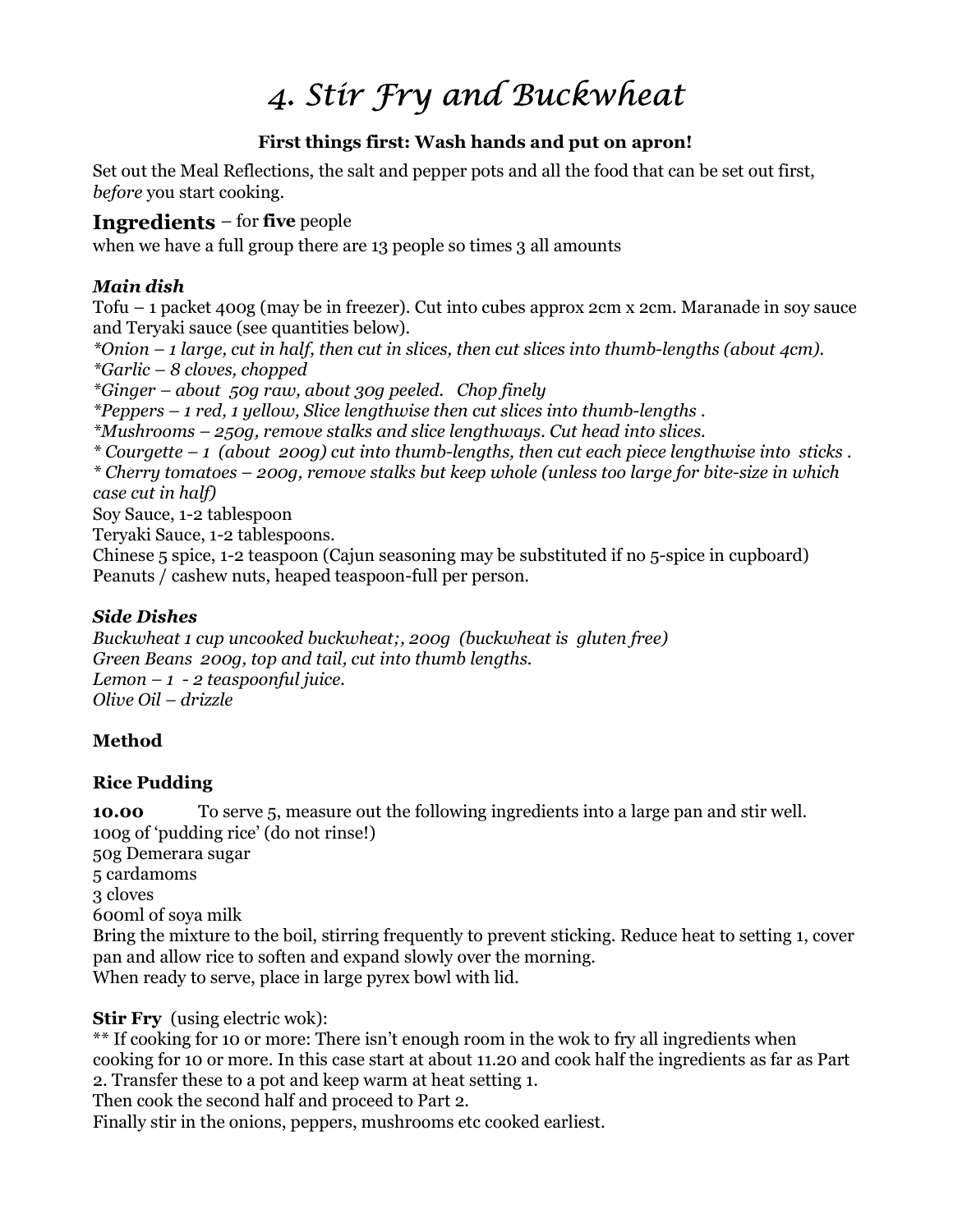11.30 Part 1: Use Low heat setting to fry the onions in oil, adding garlic and ginger once onion softens, stirring regularly.

 When garlic and ginger have softened to release their aroma, add peppers, mushrooms, courgette with the five-spice / cajun seasoning.

Fry for about 5 - 8 mins on medium heat, stirring frequently. Add oil if needed.

Part 2: Add tomatoes, tofu marinaded in teriyaki and soy sauce, stir gently to prevent tofu and tomatoes from disintegrating.

Simmer for about 5 minutes till tomatoes soften.

If cooking for 10 or more, stir in the onions/pepper/mushroom etc mix cooked earlier.

Add more soy / teriyaki sauce if necessary, also add spice to taste.

Bring Wok into dining room to serve, with setting at 'warm'.

# \*Buckwheat

Two cups of water to one cup of buckwheat. Add ½ teaspoon of salt per cup.

11.10 Boil kettle to have 2 cups hot water ready at hand.

Put a little oil in rice cooker and select 'meat' setting. When oil is hot add the buckwheat. Stir regularly for a few minutes till the buckwheat has toasted.

Cancel the 'Meat' setting and select 'Keep warm'. Add the boiling water (careful it will sizzle and spit!) Cover with a lid. Buckwheat will slowly absorb the water and soften over the next 40 mins or so.

Serve in Rice Cooker.

Green Beans: (if you prefer, steam these before you start the stir-fry and set aside, the heat of the water in the steaming pot will keep them warm)

11.50 Steam till al-dente – only takes about 5 mins.

Transfer to heated pyrex glass bowl and mix with a little olive oil and lemon juice.

Condiments: Peanuts / Cashew nuts – crush a little if you like. Soy sauce and Chinese five-spice / Cajun Seasoning

**Dessert:** Rice pudding serve with jar of blackcurrent / raspberry jam. Fruit Bowl (No Cake!) a selection of fruit (wash beforehand!)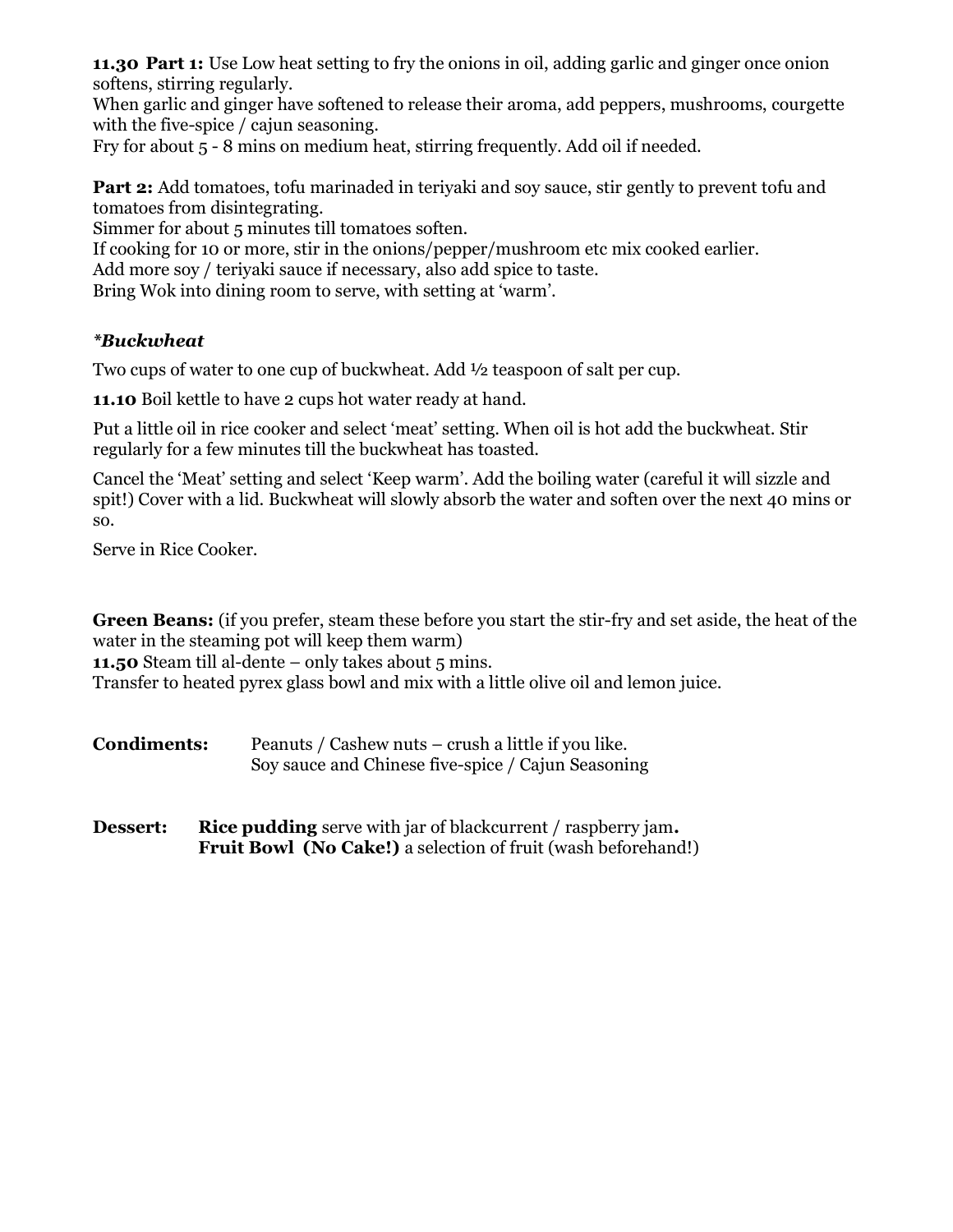# 5. Korma Dhal Curry Brown rice & Cucumber salad.

#### First things first: Wash hands and put on apron!

Set out the Meal Reflections, the salt and pepper pots and all the food that can be set out first, *before* you start cooking.

#### Ingredients – for five people

when we have a full group there are 13 people so times 3 all amounts

One large or two small onions 4 cloves of garlic 250g red split lentils. (Can use 125g red and 125g puy lentils) 2 onions finely chopped 2 carrots diced into small (pea-sized) pieces 2 parsnips diced as for carrots. Olive oil. Marmite and bouillon to taste Sprouts – washed, peeled and cut into quarters (or halves if very small). Cucumber – quarter of cucumber, cut into thin slices; then quarter the slices. Yoghurt – quarter of carton.

Seasoning: Whatever curry mix is available

 Madras curry powder – 1 tablespoon Tikka Marsala – 1 tablespoon Cumin – 1 dessertspoon (for sprouts)

Brown rice Brown basmati rice – 1.5 cups

#### Pudding: Cake and fruit

#### Method

# Work Period:

This dish benefits from slow cooking at low heat to bring our best flavour.

# !0am – or earlier if wished:

#### Lentils:

If using puy lentils, cook separately for 15-20 mins, drain and rinse.

Red split lentils: Rinse well with cold water until water runs clear. This removes any bitter taste. Drain lentils, add fresh water to cover, bring to boil, simmer until they become a paste  $15\sim$  mins. Add water if necessary. Take off heat.

Curry Sauce: While lentils simmering, fry onions in oil on low heat. Stir frequently. When juices are running add the garlic and continue frying at low heat till onions are soft.

Add carrots, parsnips, Madres and Tika Masala. Fry for a few minutes stirring continually – add oil to lubricate.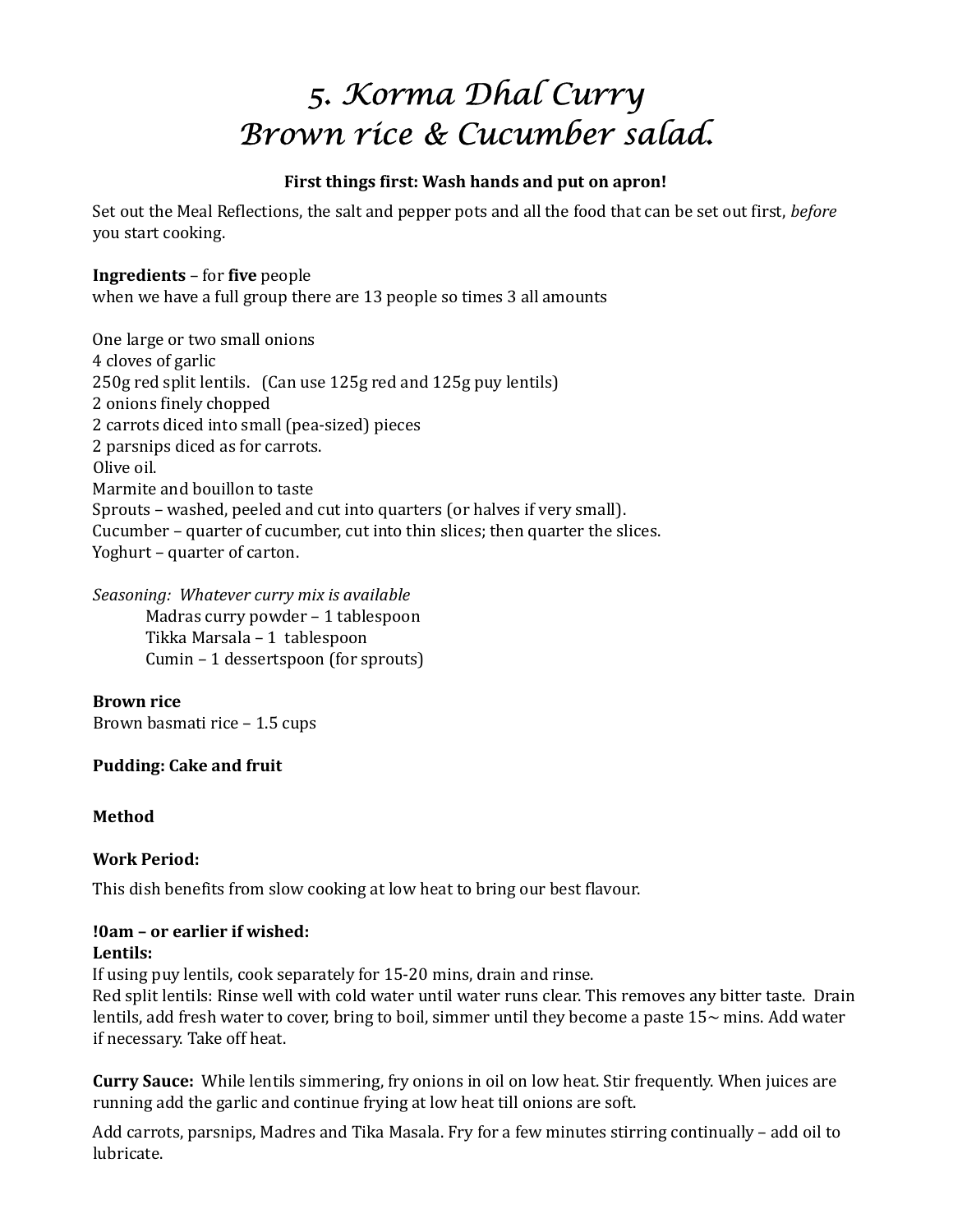Add cooked lentils.

Simmer covered until carrots are cooked (10-15 minutes). Low heat, stirring from time to time.

Cover and set aside at heat setting 1 to allow further softening of vegetables and to allow flavours to amalgamate.

11. 50 Dissolve one or two teaspoons Marmite in a little boiling water and add to the curry to taste. Bring mix to a simmer for a few minutes, stirring regularly to prevent burning. Add hot water if necessary. Transfer to hot-plate to serve.

# Sprouts

# 11.30 Boil water to steam sprouts.

Cut into quarters

Steam for 5-10 mins or so till soft.

Transfer to frying pan with oil and dessert spoon of Cumin.

Fry lightly for 5 mins

Transfer to heated glass bowl, cover with lid and place on hot-plate to serve.

# NB Put leftover rice into green recycling bin.

# Brown Rice

11.20 Put rice in pressure cooker. Add ½ teaspoon of salt Then add 1.5 cups water for every cup of brown rice. Close lid firmly, switch on and select 'Rice' setting. Numbers will flash until full pressure is reached. (takes about 5 mins) At this point it will count down from 12 to 0. After finished, turn off cooker and restart rice setting for 5 minutes more, then depressurise, but leave lid on and bring into dining room to serve. Takes about 20 min When done, put out in WARM setting

# Salad (Work Period)

thinly slice a quarter of the cucumber and cut slices into quarters

mix with a third of a carton of soya yoghurt. Add fresh mint from the garden if you like.

serve in plastic green bowl with dessert spoon

cut up 10cm sticks of celery, serve 2 each in separate bowl

# **Condiments**

mango, aubergine.

put jars out with lids off & teaspoon on each lid

# Dessert:

Cake: Generous slices of Vegan Cake (choose a different flavour to the last one). Serve with yoghurt and put out desert dishes. Fruit Bowl: rinse apples (this should be prepared at work period)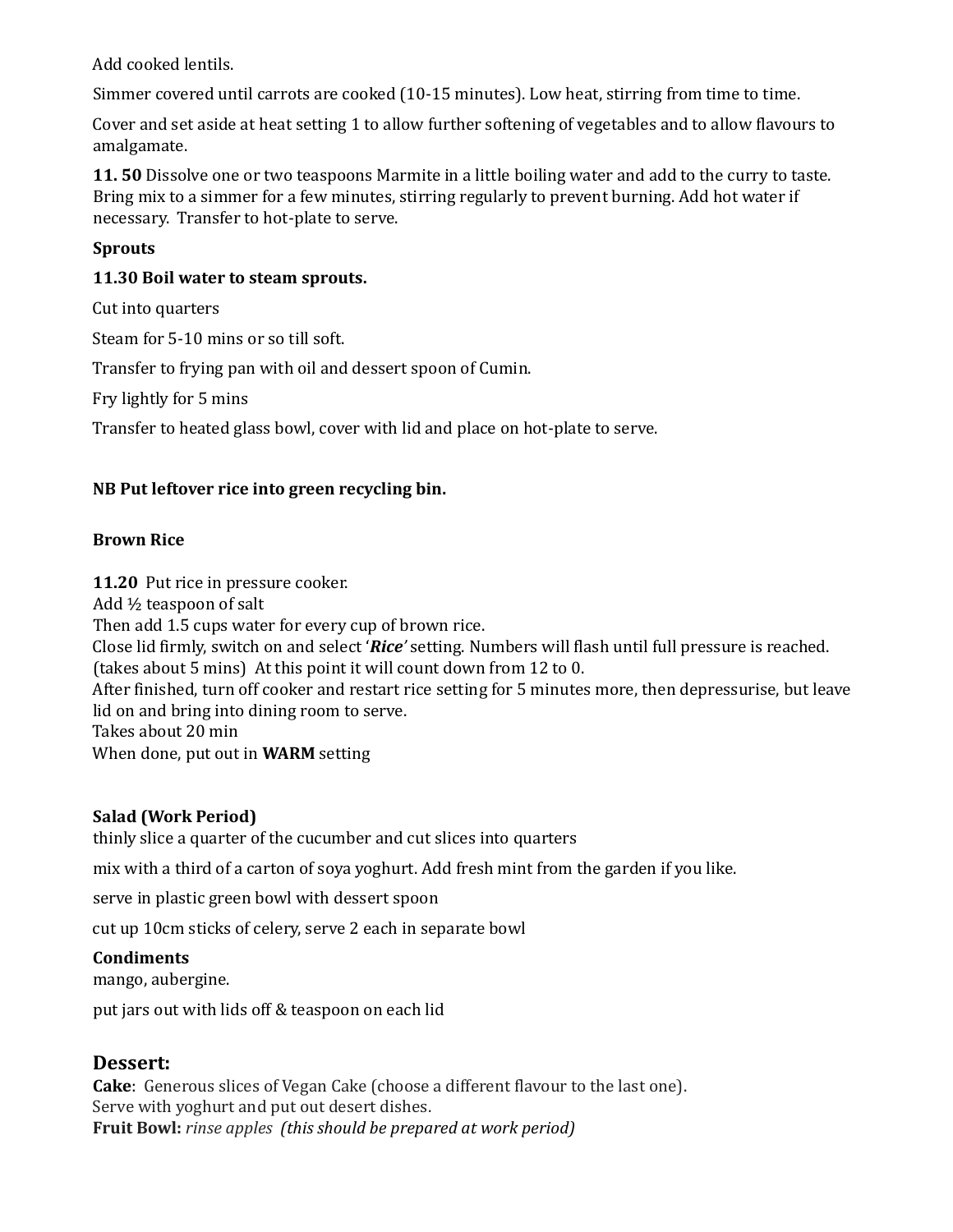# 6. Chilli Beans w/quinoa & salad

# First things first: Wash hands and put on apron!

Set out the Meal Reflections, the salt and pepper pots and all the food that can be set out first, **before** you start cooking.

#### Ingredients – for five people

when we have a full group there are 13 people so times 3 all amounts

# Sauce

onion – 1 large, medium chopped garlic – 5 cloves, crushed with garlic crusher Large sweet potato diced small. black pepper – ½ level tablespoon tomatoes – 1 large tin, 800g, chopped tomatoes tomato paste – 200 gms dried basil – 2 heaped teaspoons cumin – 2 level teaspoons olive oil

Kidney beans One large tin 800g

Quinoa 1½ cups of uncooked quinoa.

Method Work Period :

# Salad

Lettuce - Tear! into small bite-size pieces one leaf of lettuce per person Cucumber – About a quarter of the cucumber, sliced. Tomato – 3 tomatoes, cut into sections. Celery - 2-3 sticks, diced.

 Serve as a mixed salad in large glass bowl. Cover with lid and put out onto servery – do not put in fridge! Put out olive oil & balsamic vinegar

Cooking: As with the curry, the chilli also benefits from being cooked early then set aside at low heat to let all the veg soften further and the flavours mature.

# Sauce

Open tins of chopped or plum tomatoes

10am (or earlier if wished):

In a pan, cook the onions in olive oil on a low heat. Once juices of onions are being released, add garlic. When onions soft, add 1/2 level tablespoon of ground black pepper, (or if you prefer, a combination of cajun seasoning and black pepper) stirring frequently.

 Add sweet potatoes and continue frying for a few minutes, stirring to prevent burning. Add oil as needed.

Add 2 level teaspoons of cumin & 1 level teaspoon of salt

Cook for few mins, stirring frequently

Add tinned tomatoes and basil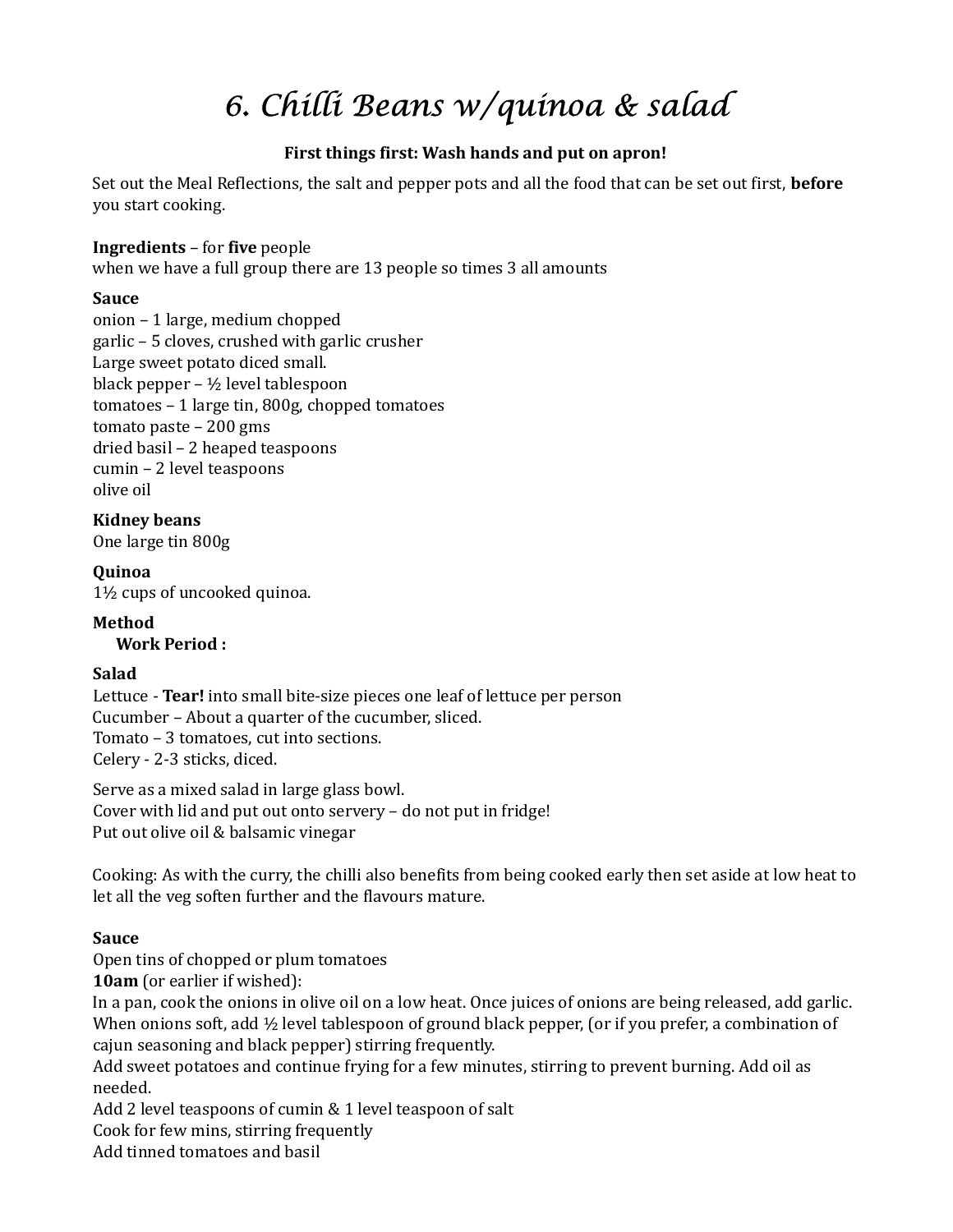Add tomato paste Simmer for 15-20 mins, till potatoes soft, stirring occasionally Add the cooked, drained kidney beans Simmer for few minutes then set aside at heat setting 1 to soften further and mature until lunch time.

11.55 Bring mixture back to a simmer. Add more seasoning – salt and pepper (if necessary) and juice of half a lemon, squeeze in to give a bit of bite.

#### Start 11.20

1.5 cups of Quinoa in Pressure COOKER Add ½ level teaspoon salt 500ml boiling water Put Cooker on RICE until it is up to pressure (i.e. when timer stops flashing) and turn off. Leave to depressurise – about ten minutes - you can check by toggling the valve take the cooker into the dining room, plug in and set to **WARM**.

Put out tabasco sauce next to hot plate for people to add to the mixture if they wish

# Dessert: If the leaving day is Saturday a.m., then serve the Crumble – see 7 Ploughman's Lunch.

#### Otherwise:

Cake: Generous slices of Vegan Cake (choose a different flavour to the last one). Serve with yoghurt and put out desert dishes. Fruit Bowl: rinse apples (this should be prepared at work period)

N.B. After tea you may wish to prepare loaf of bread for baking in the morning – see tomorrow's lunch instructions.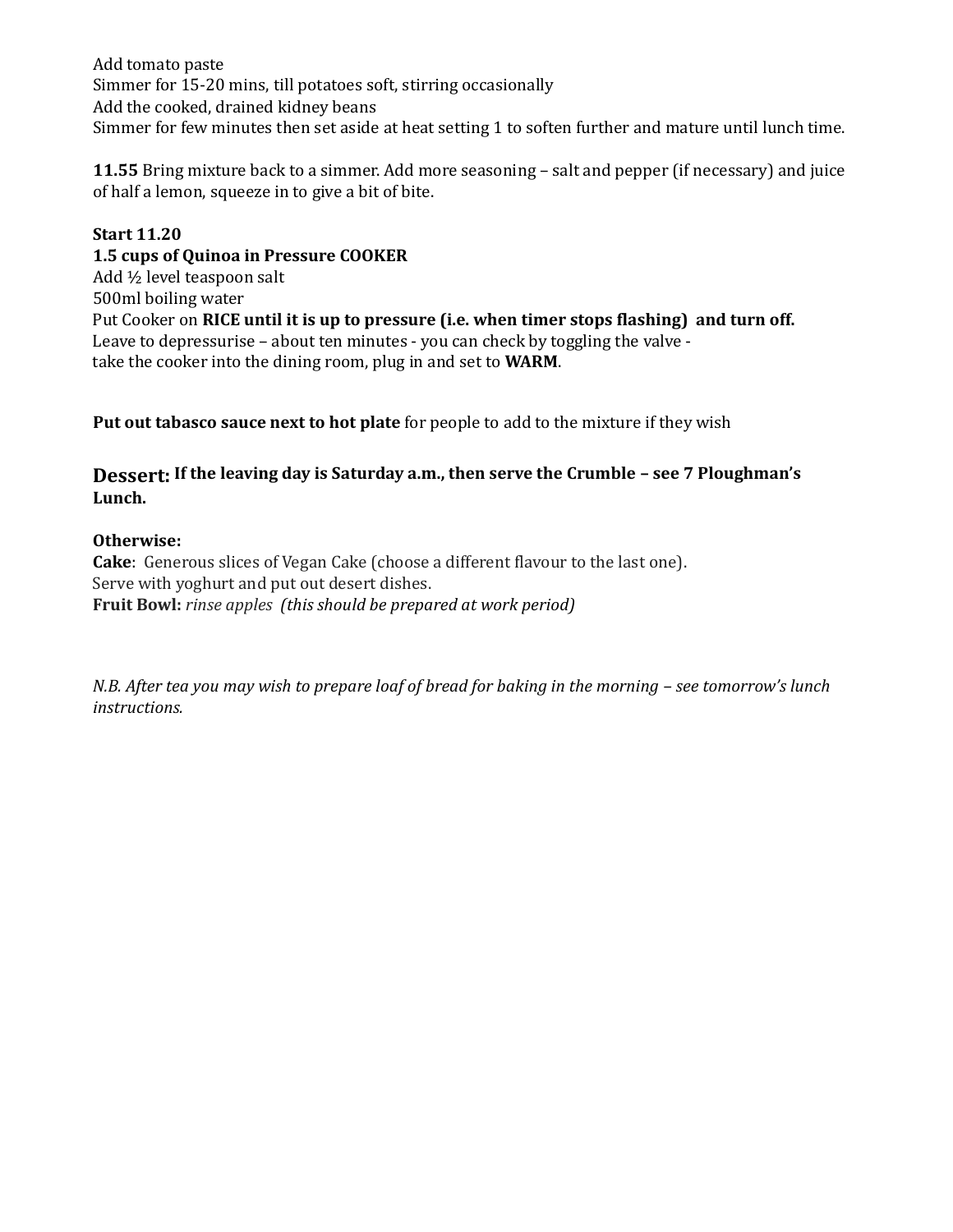# 7. Ploughman's Lunch with soup.

# First things first: Wash hands and put on apron!

Set out the Meal Reflections, the salt and pepper pots and all the food that can be set out first, *before* you start cooking.

Bake loaf of bread in bread machine – see next page. Takes 4 hours plus one hour to cool. Can prepare previous evening and set timer so it will bake in the morning.

# Soup:

Keep in mind 1 ½ litre soup for five.

Any food left over from previous dishes should be mixed and incorporated. If making soup just from left-overs, quantity before starting cooking should be one heaped large ladle-full per person, before adding a little water. Best to be cautious at the outset with the water – it can always be added later on.

NB Don't put pasta or rice into soup! (Can be added at final stage if wished, otherwise they just swell up and absorb all the liquid) Quinoa and buckwheat are OK.

For seasoning, tend not to use anything too spicy (pepper or curry powder) as 3 of the other meals are spicy

Soup may be blended. Use the electric blender.

# Ploughman's Lunch

1 loaf of bread – baked in bread machine\*, cooked that morning if possible, cut into slices (at least 2 per person)

margarine – put out tub with butter knife

Nairn oat biscuits, rice cakes (which are gluten/wheat free)

Cream crackers and other biscuits.

Humous - 1 300g pot of humous per 5 people on a side dish with a small serving spoon

A bowl of tomatoes (1 per person).

Vegetarian pate: One pot for five people.

Pudding: Fruit Crumble & Yogurt(serves 5)

# Fruit Crumble

Peel and slice 3 Bramley apples and add to a saucepan with a squeeze of lemon

Add 2 tablespoon of demerara sugar and no more than 2 tablespoon hot water. Add handful of any dried fruit that you fancy – dates are great, as are sultanas; You will get both by picking these out of the muesli measured out for the crumble.

Heat with lid on, stirring occasionally until apple is softening. It won't take long, so check frequently, to avoid pulping

Add a dusting of cinnamon

# Crumble

 $\frac{1}{2}$  cup muesli (pick out fruit and add to apples, otherwise fruit burns in the crumble topping). 1 cup wholemeal flour ½ cup jumbo oats ½ level teaspoon of cinnamon ¼ teaspoon mixed spice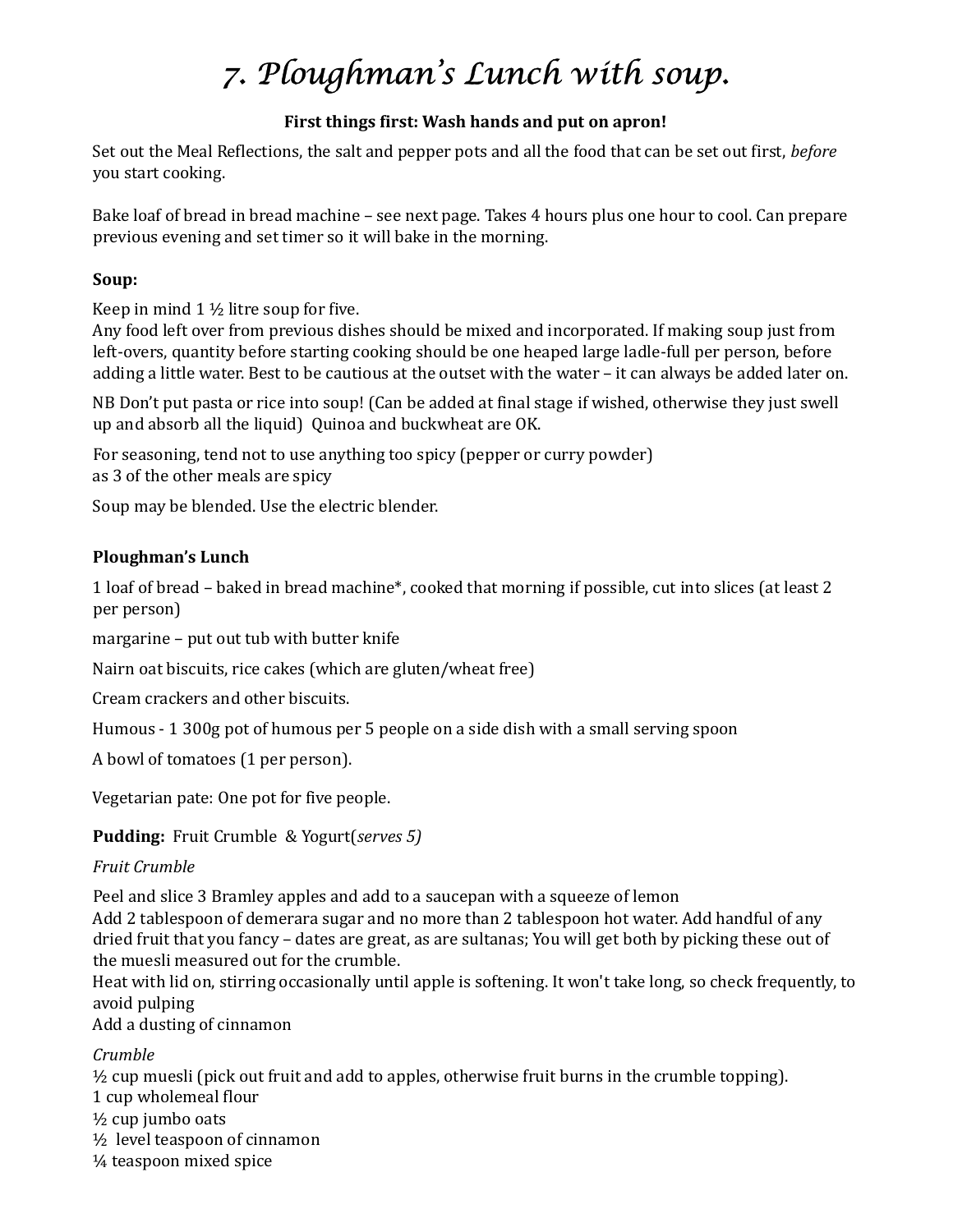½ tablespoon demerara sugar 3 tablespoons of margarine Mix the above well in a large bowl until the mixture is in lumpy crumbs. (Add more margarine if necessary).

Put the cooked fruit in the pyrex dishes - and spread the crumble mix over. Make sure the apple is entirely covered and remove any sultanas from the crumble mixture – they will burn in the oven if they are on top.

11.30 Preheat oven to 180 degrees.

11.45 Put in the oven on middle shelf, for about 30 minutes

to be ready by 12.15

#### Serve with Yoghurt

If the leaving day is Saturday, the crumble is done on Friday and then on Saturday serve this:

Cake: Generous slices of Vegan Cake (choose a different flavour to the last one). Serve with yoghurt and put out desert dishes. Fruit Bowl: rinse apples (this should be prepared at work period)

# Final Day Tea – for those who are leaving next morning.

Bread, butter, peanut butter, jam, cake, fruit.

If there is soup / salad /crumble leftovers these may also be served.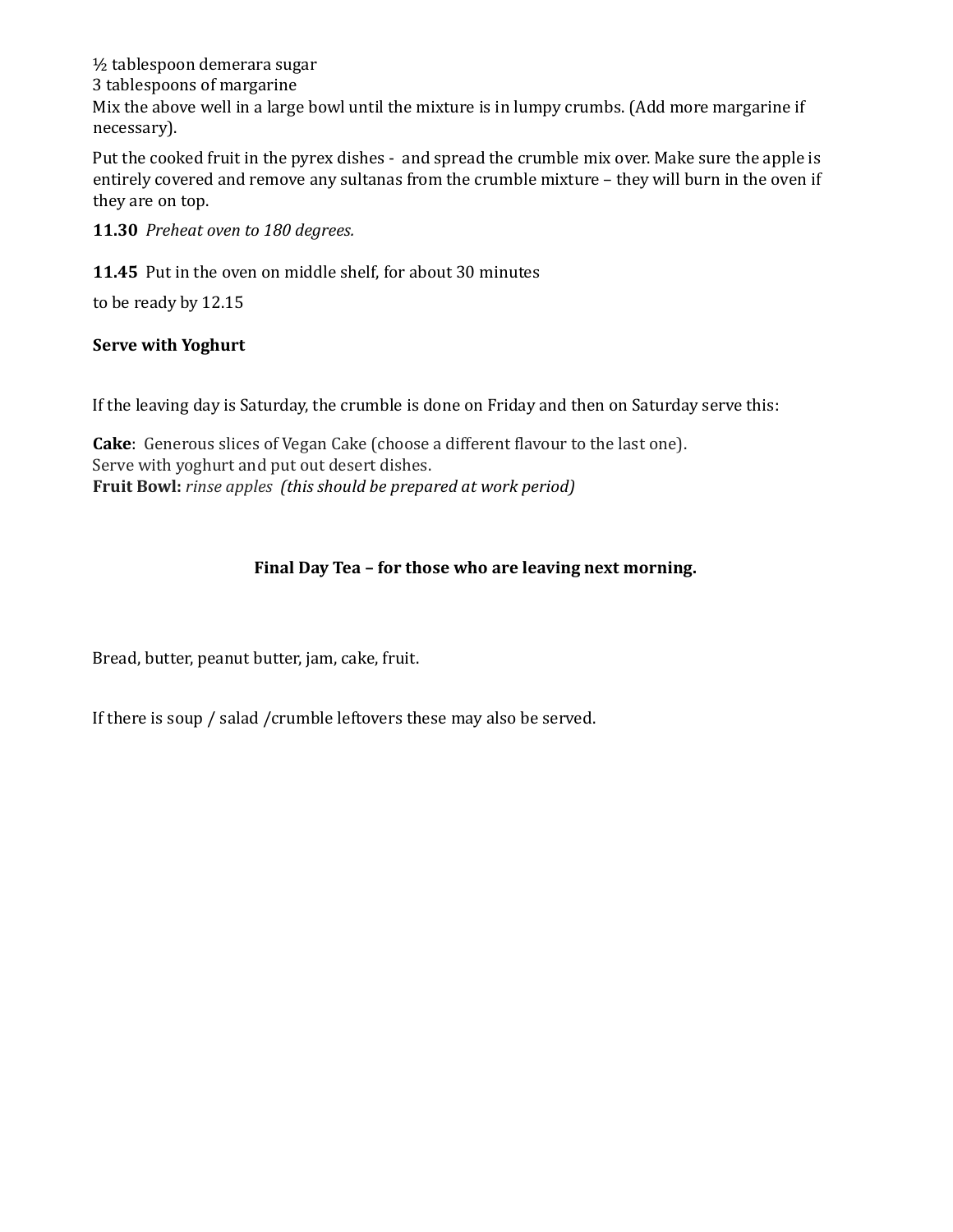# The Bread Machine\*

#### To prepare,

Take bread-making tools out of machine Correct paddle is already in situ (flat paddle). Do not switch on at wall until ready to cook Take out internal container – it needs to be twisted. Same again when you return it.

#### For a light textured loaf.

Fill as follows and in order:

2 tablespoons olive oil.

400ml water.

1 ½ teaspoons salt.

2 teaspoons demerara sugar.

600g strong wholemeal flour (add gently so that it floats on top of water)

1 teaspoon dried yeast – sprinkle evenly over the top.

Return container to machine, twisting to lock in place. If you try to lift the container it stays put.

Press size and choose large – don't worry if the machine over-rides this setting to very large

Menu should show 1, if not toggle menu switch through all menus till it comes back to 1.

Press Timer, This will show as 4 hrs (loaf will be ready in 4 hrs). If you want to delay the start of cooking (e.g. if preparing on Friday evening) increase the time. E.g. if the loaf should be ready 8 hours from now, increase time to 8 hours.

To retrieve the loaf, remove it while still in the container by twisting the container and lifting. Then twist the tap affixed to the outside at the bottom, and this should dislodge the loaf and you should be able to lift it out of the container easily. If it doesn't come, then use the green spatula to gently ease it out. Put it on rack to cool.

Once cooled, fish out the paddle, gently. Don't use a sharp implement. This will scratch the surface.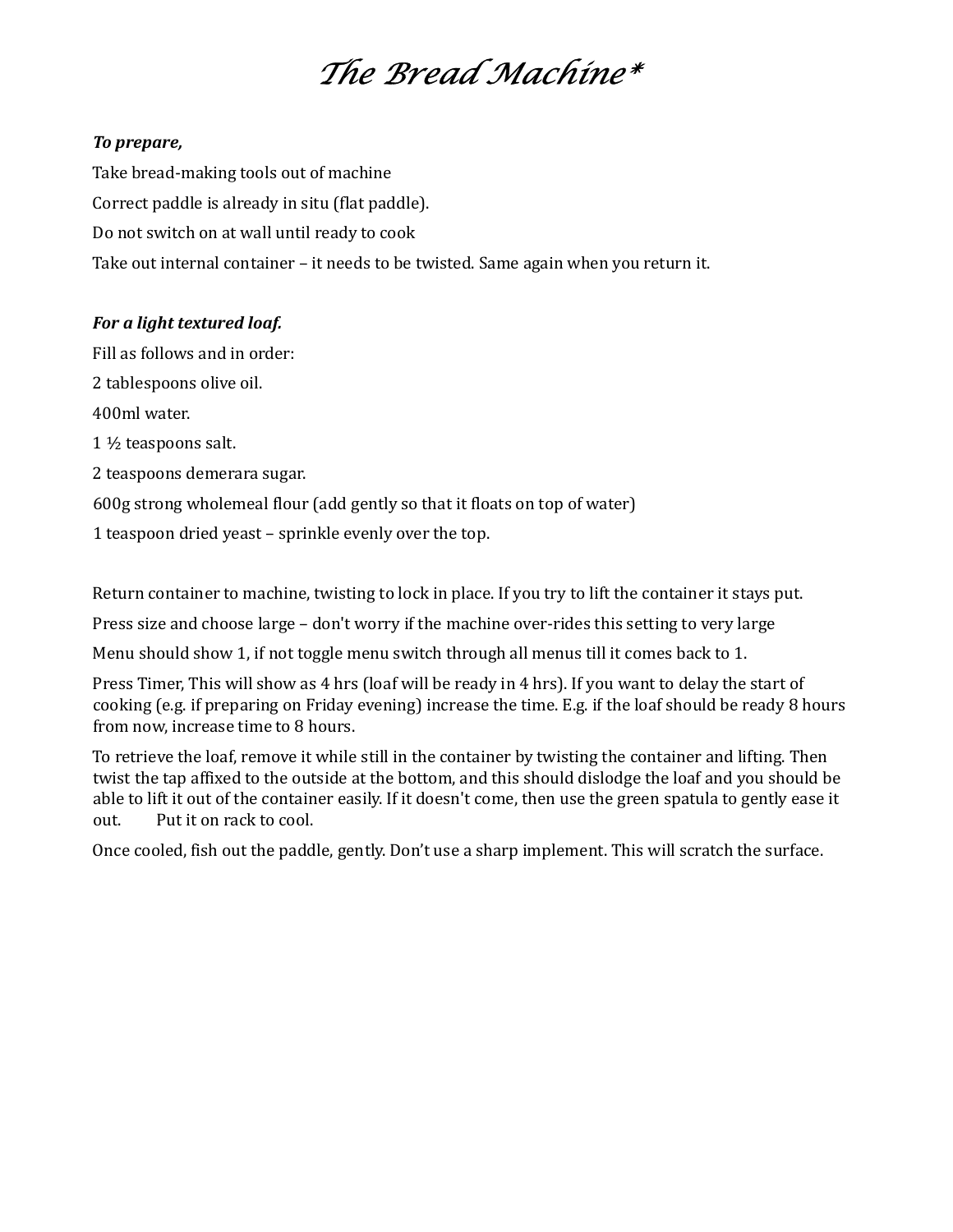# Original Day 4: Cottage Stew, w/potatoes, courgettes & beetroot salad

# First things first: Wash hands and put on apron!

Set out the Meal Reflections, the salt and pepper pots and all the food that can be set out first, *before* you start cooking.

# Ingredients – for five people

when we have a full group there are 13 people so times 3 all amounts

# Main dish

 puy lentils – 1 cup red split lentils –  $\frac{3}{4}$  cup \*onion – 1 large, chopped into medium chunks \*garlic – 4 cloves, finely chopped \*parsnips – 2 medium, chopped into 1cm rings & halved, i.e. thickness of your thumb \*carrots – 2 medium, chopped into ½cm rings & halved, i.e. thickness of your thumb bay leaves – 2 leaves dried parsley - 2 heaped teaspoons stock: yeast extract - 1 heaped teaspoon and 3 teaspoons Bouillon mixed with 400 ml. hot water ground pepper -1 level teaspoon smoked paprika - 1 tbsp sunflower oil Side Dishes \*Courgettes \*Potatoes \*Beetroot and orange

# Method

# Puy lentils: Prepare after Work Period to get out of the way.

09.00 (cooking time approx. 20-25 minutes) Measure into pan, cover with plenty of cold water (they expand as they cook) Bring to the boil. After approx. 20 minutes, sample a few. They should be soft but still retain their shape. When cooked, drain the lentils and set aside. Red split lentils 09.10 (cooking time approx. 15 minutes) Measure into a pan. Rinse well with cold water until water runs clear. This removes any bitter taste. Cover with plenty of cold water and bring to the boil. After 14/15 minutes they will turn mushy. Remove from the heat drain and set aside. Rice Pudding

10.15 To serve 5, measure out the following ingredients into a large pan and stir well.